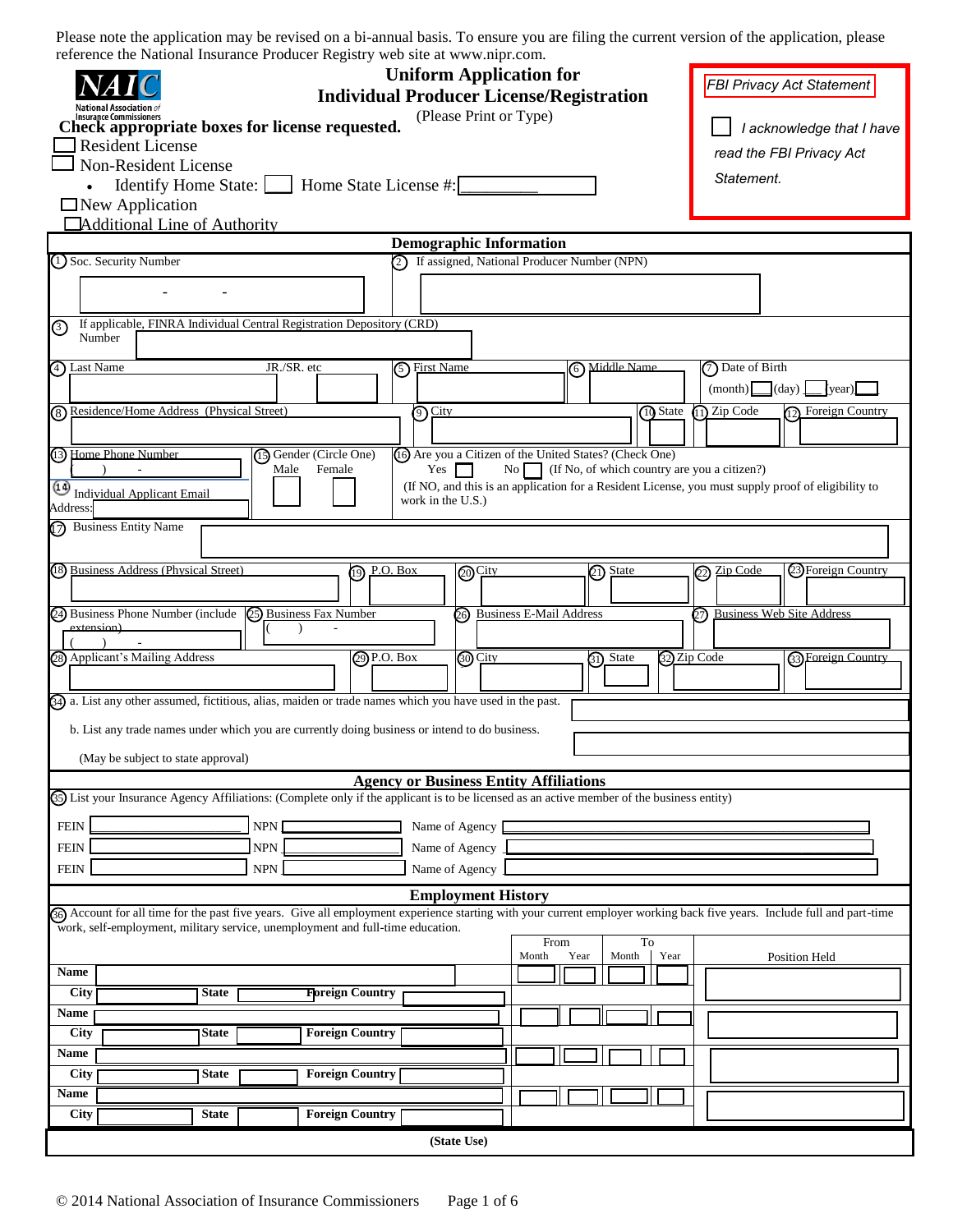| <b>National Association</b> of<br><b>Insurance Commissioners</b> |  |
|------------------------------------------------------------------|--|

**Applicant Name:** 

## **Uniform Application for Individual Producer License/Registration**

| <b>Jurisdiction and Type of License Requested</b>                                                                    |                                    |                                         |                     |                             |                                                             |   |                                           |                                 |                                          |                                   |                              |               |                                |             |           |             |
|----------------------------------------------------------------------------------------------------------------------|------------------------------------|-----------------------------------------|---------------------|-----------------------------|-------------------------------------------------------------|---|-------------------------------------------|---------------------------------|------------------------------------------|-----------------------------------|------------------------------|---------------|--------------------------------|-------------|-----------|-------------|
| <b>G</b> ) Next to each jurisdiction, check the license type(s) and line(s) of authority for which you are applying. |                                    |                                         |                     |                             |                                                             |   |                                           |                                 |                                          |                                   |                              |               |                                |             |           |             |
| <b>License Types:</b>                                                                                                |                                    | $\mathbf{B}-\rm{Broker}$<br>$A - Agent$ |                     |                             |                                                             |   | $\mathbf P$ - Producer                    |                                 |                                          |                                   | SLP - Surplus Lines Producer |               |                                |             |           |             |
| $V - Variable$<br><b>Lines of Authority:</b><br>Life/Variable Annuity                                                |                                    | $\mathbf{L}-\mathbf{Life}$              |                     |                             |                                                             |   | $H -$ Accident &<br>Health or<br>Sickness |                                 | $P$ – Property<br>$\mathbf{C}-C$ asualty |                                   | PL - Personal Lines          |               |                                |             |           |             |
| <b>Limited Lines:</b>                                                                                                | Credit-Credit<br>$CR - Car Rental$ |                                         |                     |                             | CROP - Crop<br>$\mathbf{T}-\mathrm{Travel}$<br>$S -$ Surety |   |                                           |                                 | $O$ – Other: Specify<br>Type             |                                   |                              |               |                                |             |           |             |
|                                                                                                                      |                                    |                                         | <b>License Type</b> |                             |                                                             |   |                                           | <b>Major Lines of Authority</b> |                                          | <b>Limited Lines of Authority</b> |                              |               |                                |             |           |             |
| Jurisdiction                                                                                                         | A                                  | $\, {\bf B}$                            | $\, {\bf P}$        | $\ensuremath{\mathrm{SLP}}$ | $\ensuremath{\mathsf{V}}$                                   | L | $\, {\rm H}$                              | ${\bf P}$                       | ${\bf C}$                                | $\mathbf{PL}$                     | $\bf Credit$                 | $\mathsf{CR}$ | ${\bf C}{\bf R}{\bf O}{\bf P}$ | $\mathbf T$ | ${\bf S}$ | $\mathbf O$ |
| AK                                                                                                                   |                                    |                                         |                     |                             |                                                             |   |                                           |                                 |                                          |                                   |                              |               |                                |             |           |             |
| ${\bf AL}$                                                                                                           |                                    |                                         |                     |                             |                                                             |   |                                           |                                 |                                          |                                   |                              |               |                                |             |           |             |
| AR                                                                                                                   |                                    |                                         |                     |                             |                                                             |   |                                           |                                 |                                          |                                   |                              |               |                                |             |           |             |
| $\overline{AZ}$<br>$\overline{CA}$                                                                                   |                                    |                                         |                     |                             |                                                             |   |                                           |                                 |                                          |                                   |                              |               |                                |             |           |             |
| $\bf CO$                                                                                                             |                                    |                                         |                     |                             |                                                             |   |                                           |                                 |                                          |                                   |                              |               |                                |             |           |             |
| CT<br>$\mathbf{D}\mathbf{C}$                                                                                         |                                    |                                         |                     |                             |                                                             |   |                                           |                                 |                                          |                                   |                              |               |                                |             |           |             |
| DE                                                                                                                   |                                    |                                         |                     |                             |                                                             |   |                                           |                                 |                                          |                                   |                              |               |                                |             |           |             |
| $\mathbf{FL}$                                                                                                        |                                    |                                         |                     |                             |                                                             |   |                                           |                                 |                                          |                                   |                              |               |                                |             |           |             |
| GA                                                                                                                   |                                    |                                         |                     |                             |                                                             |   |                                           |                                 |                                          |                                   |                              |               |                                |             |           |             |
| $\overline{GU}$<br>H                                                                                                 |                                    |                                         |                     |                             |                                                             |   |                                           |                                 |                                          |                                   |                              |               |                                |             |           |             |
| IA                                                                                                                   |                                    |                                         |                     |                             |                                                             |   |                                           |                                 |                                          |                                   |                              |               |                                |             |           |             |
| $\overline{ID}$<br>$\overline{\mathbf{L}}$                                                                           |                                    |                                         |                     |                             |                                                             |   |                                           |                                 |                                          |                                   |                              |               |                                |             |           |             |
| $\overline{\mathbf{N}}$                                                                                              |                                    |                                         |                     |                             |                                                             |   |                                           |                                 |                                          |                                   |                              |               |                                |             |           |             |
| KS                                                                                                                   |                                    |                                         |                     |                             |                                                             |   |                                           |                                 |                                          |                                   |                              |               |                                |             |           |             |
| KY<br>LA                                                                                                             |                                    |                                         |                     |                             |                                                             |   |                                           |                                 |                                          |                                   |                              |               |                                |             |           |             |
| MA                                                                                                                   |                                    |                                         |                     |                             |                                                             |   |                                           |                                 |                                          |                                   |                              |               |                                |             |           |             |
| MD                                                                                                                   |                                    |                                         |                     |                             |                                                             |   |                                           |                                 |                                          |                                   |                              |               |                                |             |           |             |
| ME<br>$\bf MI$                                                                                                       |                                    |                                         |                     |                             |                                                             |   |                                           |                                 |                                          |                                   |                              |               |                                |             |           |             |
| <b>MN</b>                                                                                                            |                                    |                                         |                     |                             |                                                             |   |                                           |                                 |                                          |                                   |                              |               |                                |             |           |             |
| MO                                                                                                                   |                                    |                                         |                     |                             |                                                             |   |                                           |                                 |                                          |                                   |                              |               |                                |             |           |             |
| <b>MS</b>                                                                                                            |                                    |                                         |                     |                             |                                                             |   |                                           |                                 |                                          |                                   |                              |               |                                |             |           |             |
| MT<br>$\overline{\text{NC}}$                                                                                         |                                    |                                         |                     |                             |                                                             |   |                                           |                                 |                                          |                                   |                              |               |                                |             |           |             |
| $\mathbf{N}\mathbf{D}$                                                                                               |                                    |                                         |                     |                             |                                                             |   |                                           |                                 |                                          |                                   |                              |               |                                |             |           |             |
| NE                                                                                                                   |                                    |                                         |                     |                             |                                                             |   |                                           |                                 |                                          |                                   |                              |               |                                |             |           |             |
| N <sub>H</sub><br><b>NJ</b>                                                                                          |                                    |                                         |                     |                             |                                                             |   |                                           |                                 |                                          |                                   |                              |               |                                |             |           |             |
| <b>NM</b>                                                                                                            |                                    |                                         |                     |                             |                                                             |   |                                           |                                 |                                          |                                   |                              |               |                                |             |           |             |
| $\overline{\textbf{N}\textbf{V}}$                                                                                    |                                    |                                         |                     |                             |                                                             |   |                                           |                                 |                                          |                                   |                              |               |                                |             |           |             |
| NY<br>O <sub>H</sub>                                                                                                 |                                    |                                         |                     |                             |                                                             |   |                                           |                                 |                                          |                                   |                              |               |                                |             |           |             |
| OK                                                                                                                   |                                    |                                         |                     |                             |                                                             |   |                                           |                                 |                                          |                                   |                              |               |                                |             |           |             |
| OR                                                                                                                   |                                    |                                         |                     |                             |                                                             |   |                                           |                                 |                                          |                                   |                              |               |                                |             |           |             |
| PA<br>PR                                                                                                             |                                    |                                         |                     |                             |                                                             |   |                                           |                                 |                                          |                                   |                              |               |                                |             |           |             |
| $\overline{\mathbf{R}}$                                                                                              |                                    |                                         |                     |                             |                                                             |   |                                           |                                 |                                          |                                   |                              |               |                                |             |           |             |
| SC                                                                                                                   |                                    |                                         |                     |                             |                                                             |   |                                           |                                 |                                          |                                   |                              |               |                                |             |           |             |
| SD<br><b>TN</b>                                                                                                      |                                    |                                         |                     |                             |                                                             |   |                                           |                                 |                                          |                                   |                              |               |                                |             |           |             |
| TX                                                                                                                   |                                    |                                         |                     |                             |                                                             |   |                                           |                                 |                                          |                                   |                              |               |                                |             |           |             |
| UT                                                                                                                   |                                    |                                         |                     |                             |                                                             |   |                                           |                                 |                                          |                                   |                              |               |                                |             |           |             |
| $\overline{\mathbf{VI}}$<br><b>VA</b>                                                                                |                                    |                                         |                     |                             |                                                             |   |                                           |                                 |                                          |                                   |                              |               |                                |             |           |             |
| <b>VT</b>                                                                                                            |                                    |                                         |                     |                             |                                                             |   |                                           |                                 |                                          |                                   |                              |               |                                |             |           |             |
| <b>WA</b>                                                                                                            |                                    |                                         |                     |                             |                                                             |   |                                           |                                 |                                          |                                   |                              |               |                                |             |           |             |
| WI<br>WV                                                                                                             |                                    |                                         |                     |                             |                                                             |   |                                           |                                 |                                          |                                   |                              |               |                                |             |           |             |
| $\mathbf{W}\mathbf{Y}$                                                                                               |                                    |                                         |                     |                             |                                                             |   |                                           |                                 |                                          |                                   |                              |               |                                |             |           |             |
|                                                                                                                      |                                    |                                         |                     |                             |                                                             |   |                                           |                                 |                                          |                                   |                              |               |                                |             |           |             |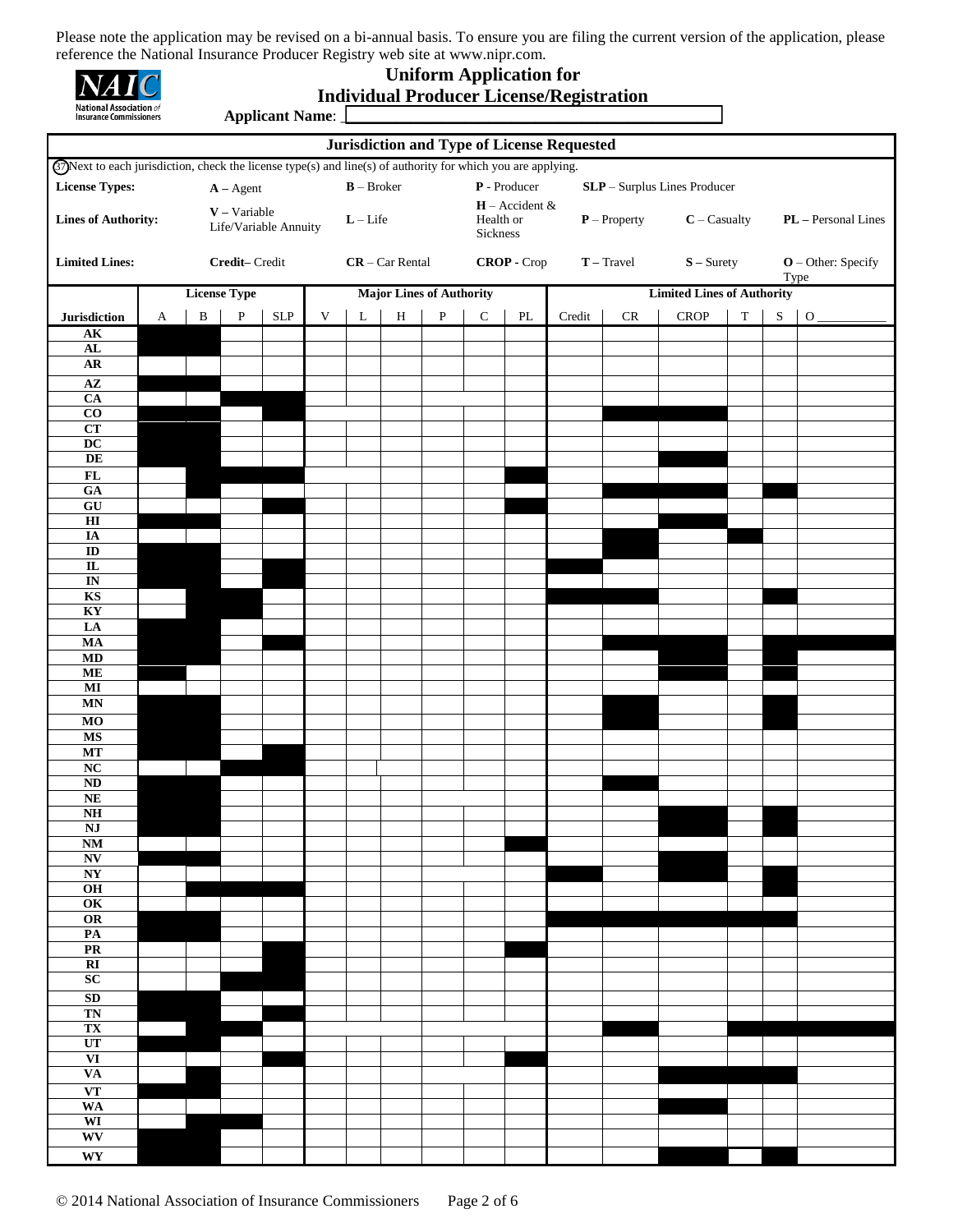| <b>National Association</b> of<br>Insurance Commissioners |
|-----------------------------------------------------------|

**Applicant Name**: \_\_\_\_\_\_\_\_\_\_\_\_\_\_\_\_\_\_\_\_\_\_\_\_\_\_\_\_\_\_\_\_\_\_\_\_\_\_\_\_\_\_\_\_\_\_\_\_\_

## **Uniform Application for Individual Insurance Producer License/Registration**

|    | <b>Background Questions</b>                                                                                                                                                                                                                                                                                                                                                                                                                                                                                                                                                                                                                                                                                                                                                                                                                                                                                                   |                          |
|----|-------------------------------------------------------------------------------------------------------------------------------------------------------------------------------------------------------------------------------------------------------------------------------------------------------------------------------------------------------------------------------------------------------------------------------------------------------------------------------------------------------------------------------------------------------------------------------------------------------------------------------------------------------------------------------------------------------------------------------------------------------------------------------------------------------------------------------------------------------------------------------------------------------------------------------|--------------------------|
|    | 38) The Applicant must read the following very carefully and answer every question. All written statements submitted by the Applicant must<br>include an original signature.                                                                                                                                                                                                                                                                                                                                                                                                                                                                                                                                                                                                                                                                                                                                                  |                          |
|    | 1 a. Have you ever been convicted of a misdemeanor, had a judgment withheld or deferred, or are you currently charged with committing a<br>misdemeanor?                                                                                                                                                                                                                                                                                                                                                                                                                                                                                                                                                                                                                                                                                                                                                                       | No<br>Yes                |
|    | You may exclude the following misdemeanor convictions or pending misdemeanor charges: traffic citations, driving under the influence<br>(DUI), driving while intoxicated (DWI), driving without a license, reckless driving, or driving with a suspended or revoked license.                                                                                                                                                                                                                                                                                                                                                                                                                                                                                                                                                                                                                                                  |                          |
|    | You may also exclude juvenile adjudications (offenses where you were adjudicated delinquent in a juvenile court)                                                                                                                                                                                                                                                                                                                                                                                                                                                                                                                                                                                                                                                                                                                                                                                                              |                          |
|    | 1b. Have you ever been convicted of a felony, had a judgment withheld or deferred, or are you currently charged with committing a felony?                                                                                                                                                                                                                                                                                                                                                                                                                                                                                                                                                                                                                                                                                                                                                                                     | No.<br>Yes               |
|    | You may exclude juvenile adjudications (offenses where you were adjudicated delinquent in a juvenile court)                                                                                                                                                                                                                                                                                                                                                                                                                                                                                                                                                                                                                                                                                                                                                                                                                   |                          |
|    | If you have a felony conviction involving dishonesty or breach of trust, have you applied for written consent to engage in the business of<br>insurance in your home state as required by 18 USC 1033?                                                                                                                                                                                                                                                                                                                                                                                                                                                                                                                                                                                                                                                                                                                        | Yes                      |
|    | If so, was consent granted? (Attach copy of 1033 consent approved by home state.)                                                                                                                                                                                                                                                                                                                                                                                                                                                                                                                                                                                                                                                                                                                                                                                                                                             | $\perp$ Yes              |
|    | 1c. Have you ever been convicted of a military offense, had a judgment withheld or deferred, or are you currently charged with committing a<br>military offense?                                                                                                                                                                                                                                                                                                                                                                                                                                                                                                                                                                                                                                                                                                                                                              | $\rm No$ $\Box$<br>Yes   |
|    | <b>NOTE:</b> For Questions 1a, 1b and 1c, "Convicted" includes, but is not limited to, having been found guilty by verdict of a judge or jury,<br>having entered a plea of guilty or nolo contendere or no contest, or having been given probation, a suspended sentence, or a fine.                                                                                                                                                                                                                                                                                                                                                                                                                                                                                                                                                                                                                                          |                          |
|    | If you answer yes to any of these questions, you must attach to this application:<br>a) a written statement explaining the circumstances of each incident,<br>a copy of the charging document,<br>b)<br>c) a copy of the official document, which demonstrates the resolution of the charges or any final judgment.                                                                                                                                                                                                                                                                                                                                                                                                                                                                                                                                                                                                           |                          |
| 2. | Have you ever been named or involved as a party in an administrative proceeding, including FINRA sanction or arbitration proceeding<br>regarding any professional or occupational license or registration?                                                                                                                                                                                                                                                                                                                                                                                                                                                                                                                                                                                                                                                                                                                    | Yes   No                 |
|    | "Involved" means having a license censured, suspended, revoked, canceled, terminated; or, being assessed a fine, a cease and desist order, a<br>prohibition order, a compliance order, placed on probation, sanctioned or surrendering a license to resolve an administrative action.<br>"Involved" also means being named as a party to an administrative or arbitration proceeding, which is related to a professional or<br>occupational license, or registration. "Involved" also means having a license, or registration application denied or the act of withdrawing an<br>application to avoid a denial. INCLUDE any business so named because of your actions in your capacity as an owner, partner, officer or<br>director, or member or manager of a Limited Liability Company. You may EXCLUDE terminations due solely to noncompliance with<br>continuing education requirements or failure to pay a renewal fee. |                          |
|    | If you answer yes, you must attach to this application:<br>a) a written statement identifying the type of license and explaining the circumstances of each incident,<br>b) a copy of the Notice of Hearing or other document that states the charges and allegations, and<br>c) a copy of the official document, which demonstrates the resolution of the charges or any final judgment.                                                                                                                                                                                                                                                                                                                                                                                                                                                                                                                                      |                          |
|    | 3. Has any demand been made or judgment rendered against you or any business in which you are or were an owner, partner, officer or<br>director, or member or manager of a limited liability company, for overdue monies by an insurer, insured or producer, or have you ever<br>been subject to a bankruptcy proceeding? Do not include personal bankruptcies, unless they involve funds held on behalf of others.                                                                                                                                                                                                                                                                                                                                                                                                                                                                                                           | No<br>Yesl               |
|    | If you answer yes, submit a statement summarizing the details of the indebtedness and arrangements for repayment, and/or type and<br>location of bankruptcy.                                                                                                                                                                                                                                                                                                                                                                                                                                                                                                                                                                                                                                                                                                                                                                  |                          |
|    | 4. Have you been notified by any jurisdiction to which you are applying of any delinquent tax obligation that is not the subject<br>of a repayment agreement?                                                                                                                                                                                                                                                                                                                                                                                                                                                                                                                                                                                                                                                                                                                                                                 | $Yes \Box No \Box$       |
|    | If you answer yes, identify the jurisdiction(s):                                                                                                                                                                                                                                                                                                                                                                                                                                                                                                                                                                                                                                                                                                                                                                                                                                                                              |                          |
|    | 5. Are you currently a party to, or have you ever been found liable in, any lawsuit, arbitrations or mediation proceeding involving allegations<br>of fraud, misappropriation or conversion of funds, misrepresentation or breach of fiduciary duty?                                                                                                                                                                                                                                                                                                                                                                                                                                                                                                                                                                                                                                                                          | NoL <sub>1</sub><br>Yesl |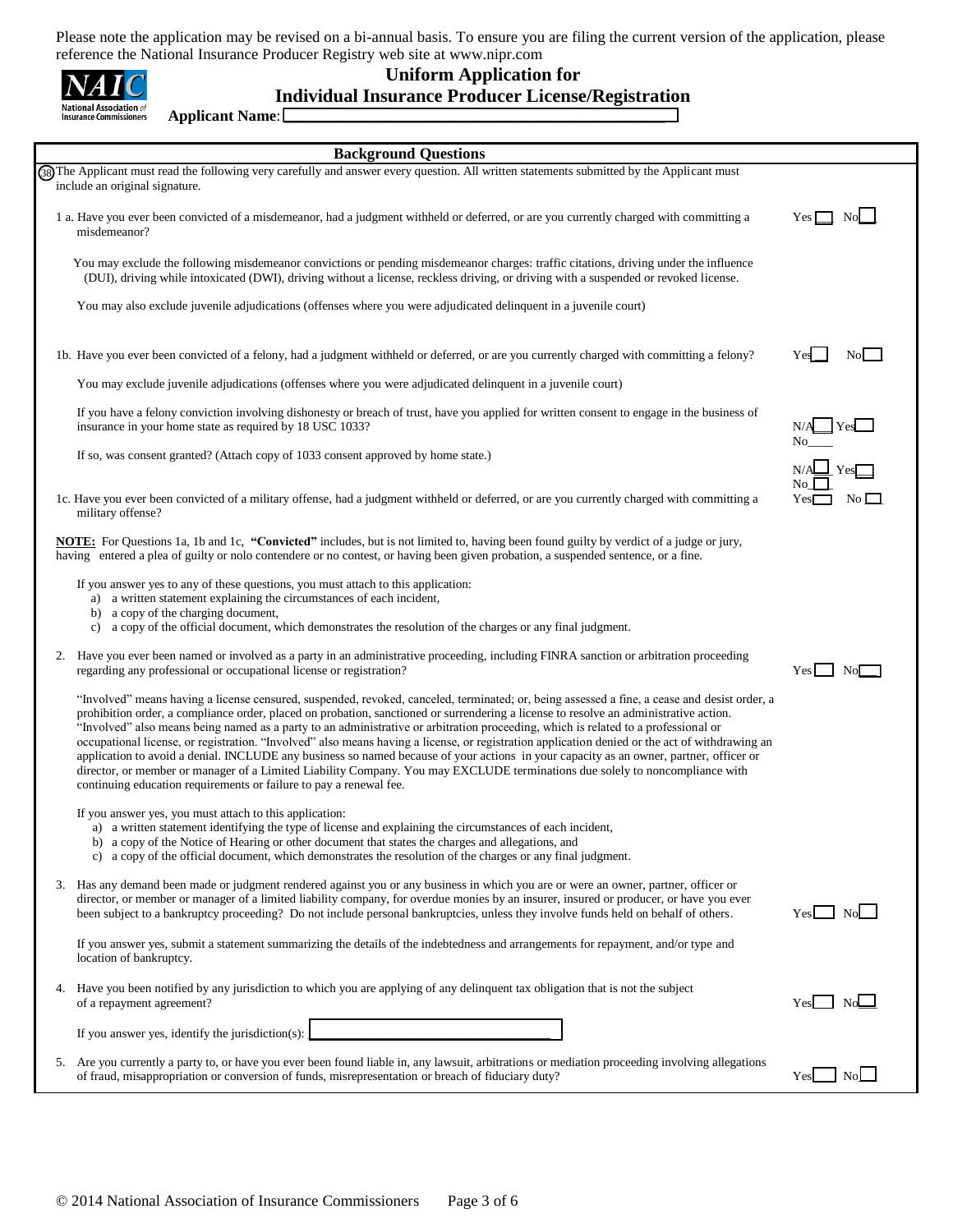| <b>Uniform Application for</b><br><b>Individual Insurance Producer License/Registration</b><br><b>National Association</b> of<br><b>Insurance Commissioners</b>                                                                                                                                                                                                                                                    |                              |
|--------------------------------------------------------------------------------------------------------------------------------------------------------------------------------------------------------------------------------------------------------------------------------------------------------------------------------------------------------------------------------------------------------------------|------------------------------|
| <b>Applicant Name:</b>                                                                                                                                                                                                                                                                                                                                                                                             |                              |
| If you answer yes, you must attach to this application:<br>a written statement summarizing the details of each incident,<br>a)<br>a copy of the Petition, Complaint or other document that commenced the lawsuit or arbitration, or mediation proceedings, and<br>b)<br>a copy of the official documents, which demonstrates the resolution of the charges or any final judgment.<br>$\mathbf{c}$                  |                              |
| 6. Have you or any business in which you are or were an owner, partner, officer or director, or member or manager of a limited liability<br>company, ever had an insurance agency contract or any other business relationship with an insurance company terminated for any<br>alleged misconduct?                                                                                                                  | Yesl<br>No.                  |
| If you answer yes, you must attach to this application:<br>a) a written statement summarizing the details of each incident and explaining why you feel this incident should not prevent you<br>from receiving an insurance license, and<br>b) copies of all relevant documents.                                                                                                                                    |                              |
| 7. Do you have a child support obligation in arrearage?                                                                                                                                                                                                                                                                                                                                                            | $\Box$ No $\Box$<br>Yesl     |
| If you answer yes,<br>by how many months are you in arrearage?<br>a)<br>are you currently subject to and in compliance with any repayment agreement?<br>b)<br>are you the subject of a child support related subpoena/warrant?<br>$\mathbf{c}$<br>(If you answered yes, provide documentation showing proof of current payments or an approved repayment plan from the appropriate<br>state child support agency.) | Months<br>No<br>$Yes$ $\Box$ |
| 8. In response to a "yes" answer to one or more of the Background Questions for this application, are you submitting document(s) to the<br><b>NAIC/NIPR Attachments Warehouse?</b>                                                                                                                                                                                                                                 | Yes<br>No.                   |
| If you answer yes                                                                                                                                                                                                                                                                                                                                                                                                  |                              |
| Will you be associating (linking) previously filed documents from the NAIC/NIPR Attachments Warehouse to this application?<br>Note: If you have previously submitted documents to the Attachments Warehouse that are intended to be filed with this application,<br>you <b>must</b> go to the Attachments Warehouse and associate (link) the supporting document(s) to this application based upon the             | Nol<br>Yes                   |
| particular background question number you have answered yes to on this application. You will receive information in a follow-up<br>page at the end of the application process, providing a link to the Attachment Warehouse instructions.                                                                                                                                                                          |                              |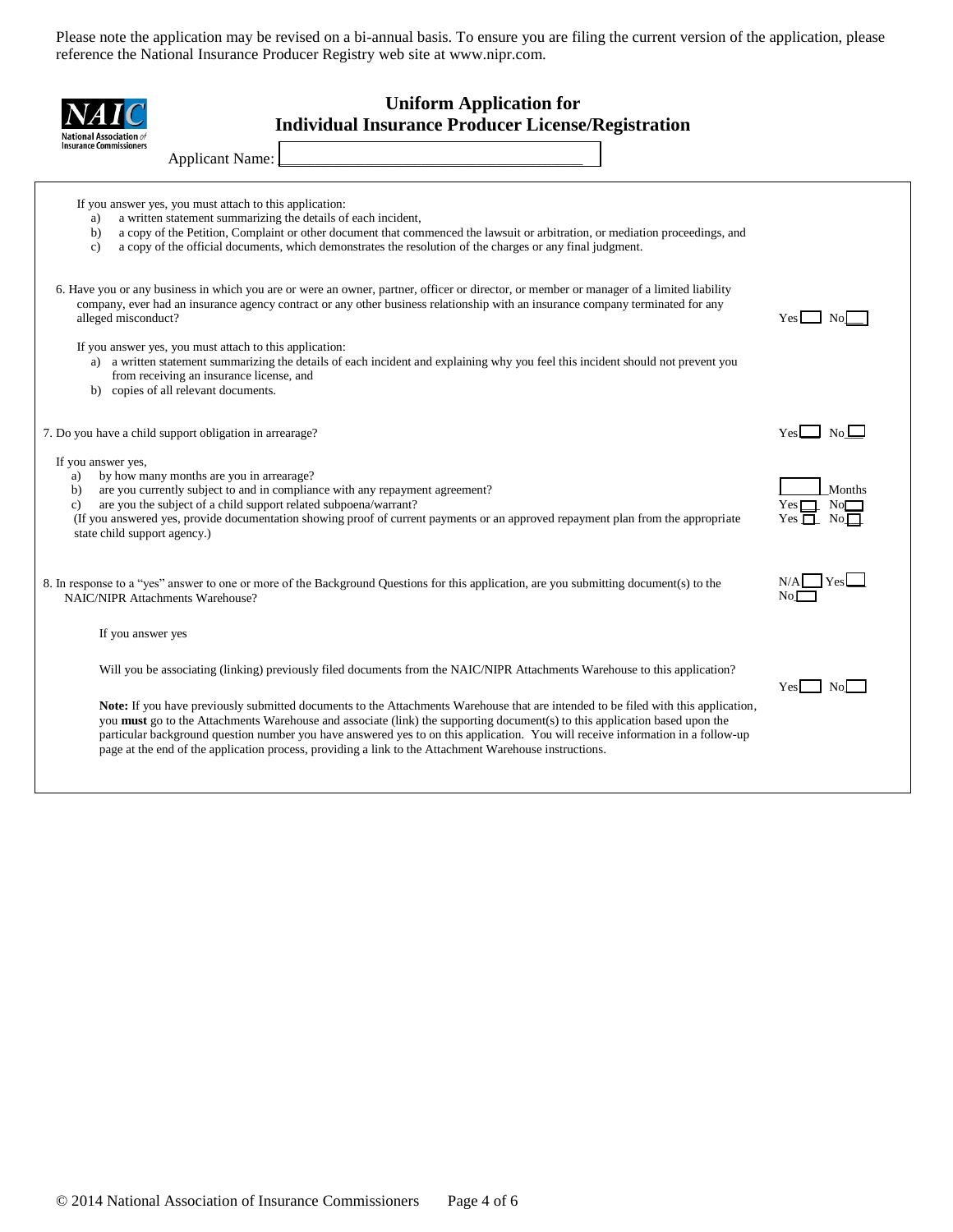

## **Uniform Application for Individual Insurance Producer License/Registration**

**Applicant's Certification and Attestation**

The Applicant must read the following very carefully: 39

- 1. I hereby certify that, under penalty of perjury, all of the information submitted in this application and attachments is true and complete. I am aware that submitting false information or omitting pertinent or material information in connection with this application is grounds for license revocation or denial of the license and may subject me to civil or criminal penalties.
- 2. Unless provided otherwise by law or regulation of the jurisdiction , I hereby designate the Commissioner, Director or Superintendent of Insurance, or other appropriate party in each jurisdiction for which this application is made to be my agent for service of process regarding all insurance matters in the respective jurisdiction and agree that service upon the Commissioner, Director or Superintendent of Insurance, or other appropriate party of that jurisdiction is of the same legal force and validity as personal service upon myself.
- 3. I further certify that I grant permission to the Commissioner, Director or Superintendent of Insurance, or other appropriate party in each jurisdiction for which this application is made to verify information with any federal, state or local government agency, current or former employer, or insurance company.
- 4. I further certify that, under penalty of perjury, a) I have no child-support obligation, b) I have a child-support obligation and I am currently in compliance with that obligation, or c) I have identified my child support obligation arrearage on this application.
- 5. I authorize the jurisdictions to which this application is made to give any information concerning me, as permitted by law, to any federal, state or municipal agency, or any other organization and I release the jurisdictions and any person acting on their behalf from any and all liability of whatever nature by reason of furnishing such information.
- 6. I acknowledge that I understand and will comply with the insurance laws and regulations of the jurisdictions to which I am applying for licensure.
- 7. For Non-Resident License Applications, I certify that I am licensed and in good standing in my home state/resident state for the lines of authority requested from the non-resident state.
- 8. I hereby certify that upon request, I will furnish the jurisdiction(s) to which I am applying, certified copies of any documents attached to this application or requested by the jurisdiction(s).

Month/Day/Year

Original Applicant Signature

Full Legal Name (Printed or Typed)

 $\overline{\phantom{a}}$  , and the set of the set of the set of the set of the set of the set of the set of the set of the set of the set of the set of the set of the set of the set of the set of the set of the set of the set of the s

\_\_\_\_\_\_\_\_\_\_\_\_\_\_\_\_\_\_\_\_\_\_\_\_\_\_\_\_\_\_\_\_\_\_\_\_\_\_\_\_\_\_\_\_\_\_\_\_\_\_\_\_\_\_\_\_\_\_\_\_\_\_\_\_\_

 $\mathcal{L}_\text{max}$  and  $\mathcal{L}_\text{max}$  and  $\mathcal{L}_\text{max}$  and  $\mathcal{L}_\text{max}$  and  $\mathcal{L}_\text{max}$  and  $\mathcal{L}_\text{max}$ 

#### **Attachments**

The following attachments must accompany the application otherwise the application may be returned unprocessed or considered deficient. 40

1. For Non-Resident License Applications and unless otherwise noted in the State Matrix of Business Rules, a state will rely on an electronic verification of an Applicant's resident license through the NAIC's State Producer Licensing Database in lieu of requiring an original Letter of Certification from the resident state. 2. Any jurisdiction specific attachments listed in the State Matrix of Business Rules (www.nipr.com).